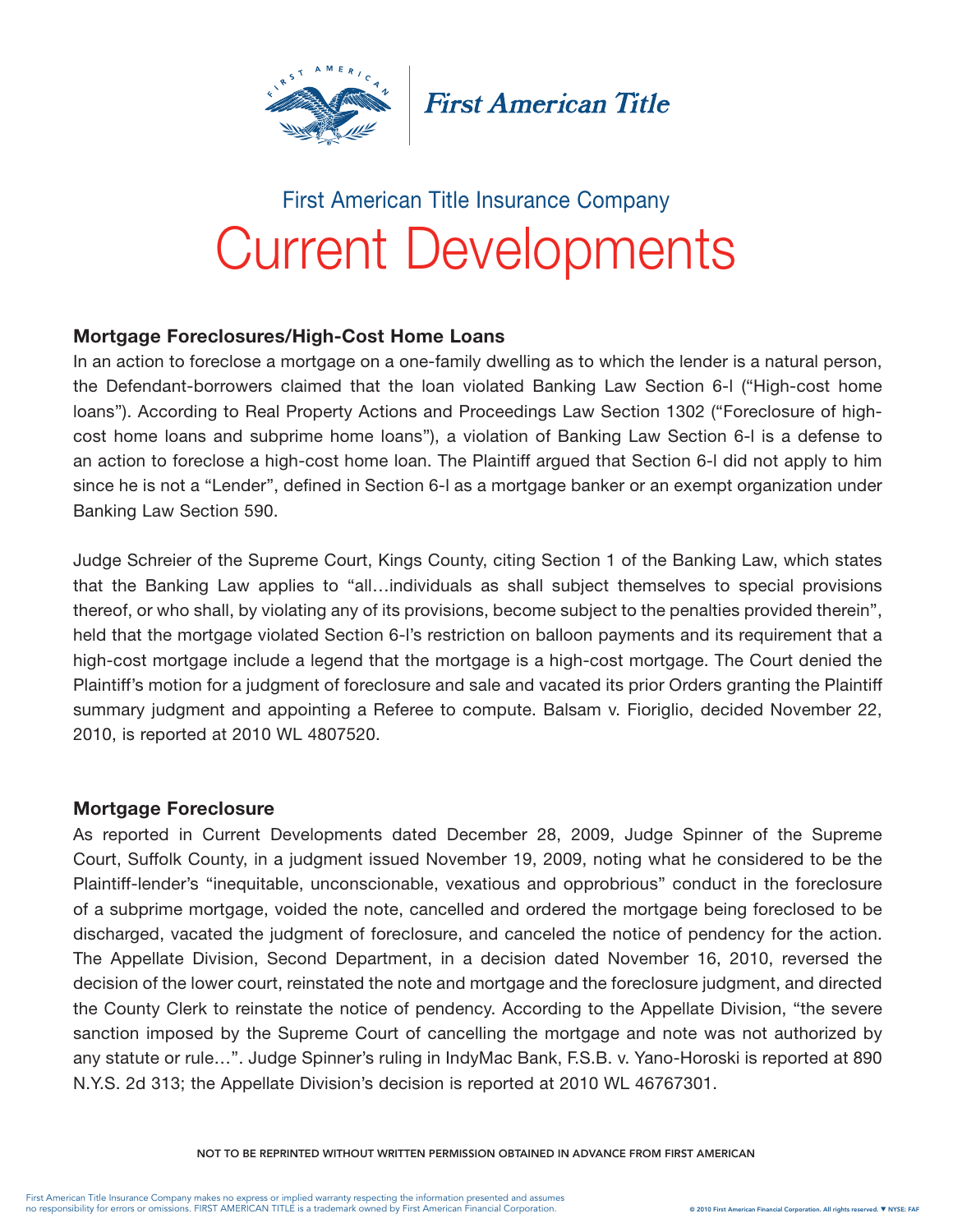# Mortgage Foreclosures/"Access to Justice In Lending Act"

On October 20, 2010, Governor Paterson signed into law Chapter 550 of the Laws of 2010, the "Access to Justice in Lending Act", adding Section 282 ("Mortgagor's right to recover attorneys' fees in actions or proceedings arising out of foreclosures of residential property") to the Real Property Law. Effective 60 days after enactment, Chapter 550 applies to residential real property mortgages in existence on and after the effective date and to actions and proceedings commenced on and after said date. "Residential real property" is defined to include real property improved by a one-to-four family residence, and a condominium unit or cooperative apartment occupied by the mortgagor.

Under Section 282, in connection with the foreclosure of a mortgage on residential real property, the mortgagor is afforded a right to recover reasonable attorneys' fees and/or expenses incurred "as the result of the failure of the mortgagee to perform any covenant or agreement on its part to be performed under the mortgage or in the successful defense of any actions or proceeding commenced by the mortgagee against the mortgagor arising out of the [mortgage] contract."

## Mortgage Recording Tax

In order to finance improvements at JFK International Airport's Terminal 4 the Port Authority of New York and New Jersey issued bonds and leased the terminal for an amount sufficient to pay the debt service. To further secure the repayment of the bonds, the Port Authority executed to the Trustee for the bondholders a First Supplemental Assignment of Rents ("Assignment of Rents") which was recorded. As the Port Authority is considered a political subdivision of New York and New Jersey, the recording of the Assignment of Rents was exempt from the payment of mortgage recording tax. A Supplemental Leasehold Mortgage executed by the lessee to the Trustee for the bondholders was also exempt from payment of the tax, under subsection 1(a) of Tax Law Section 255 ("Supplemental mortgages"); the mortgage secured the same principal indebtedness as the prior recorded Assignment of Rents. Advisory Opinion TSB-A-10(4)R of New York State's Department of Taxation and Finance, dated September 27, 2010, is posted at http://www.tax.state.ny.us/pdf/advisory\_opinions/mortgage/a10\_4r.pdf.

## Mortgage Recording Tax/New York State Transfer Tax

New York State's Office of Tax Policy Analysis in the State's Department of Taxation and Finance has posted its Annual Statistical Report of New York State Tax Collections for the State's fiscal year 2009-2010 (April 1, 2009-March 31, 2010). According to the Report, the amount of the State's Real Estate Transfer Tax collected in FY 2009-2010 was \$493,049,478, down from \$701,163,664 in FY 2008-2009. Mortgage Recording Tax collected statewide in FY 2009-2010 was \$1,015,040,422, with the tax collected in New York City being \$488,306,248. In FY 2008-2009 the mortgage tax collected statewide was \$1,433,276,367; the tax collected on mortgages recorded in New York City was \$860,445,376. The Report can be obtained at the following link: http://www.tax.ny.gov/research/collections/fy\_collections stat report/2009 10 annual statistical report of ny state tax collections.htm.